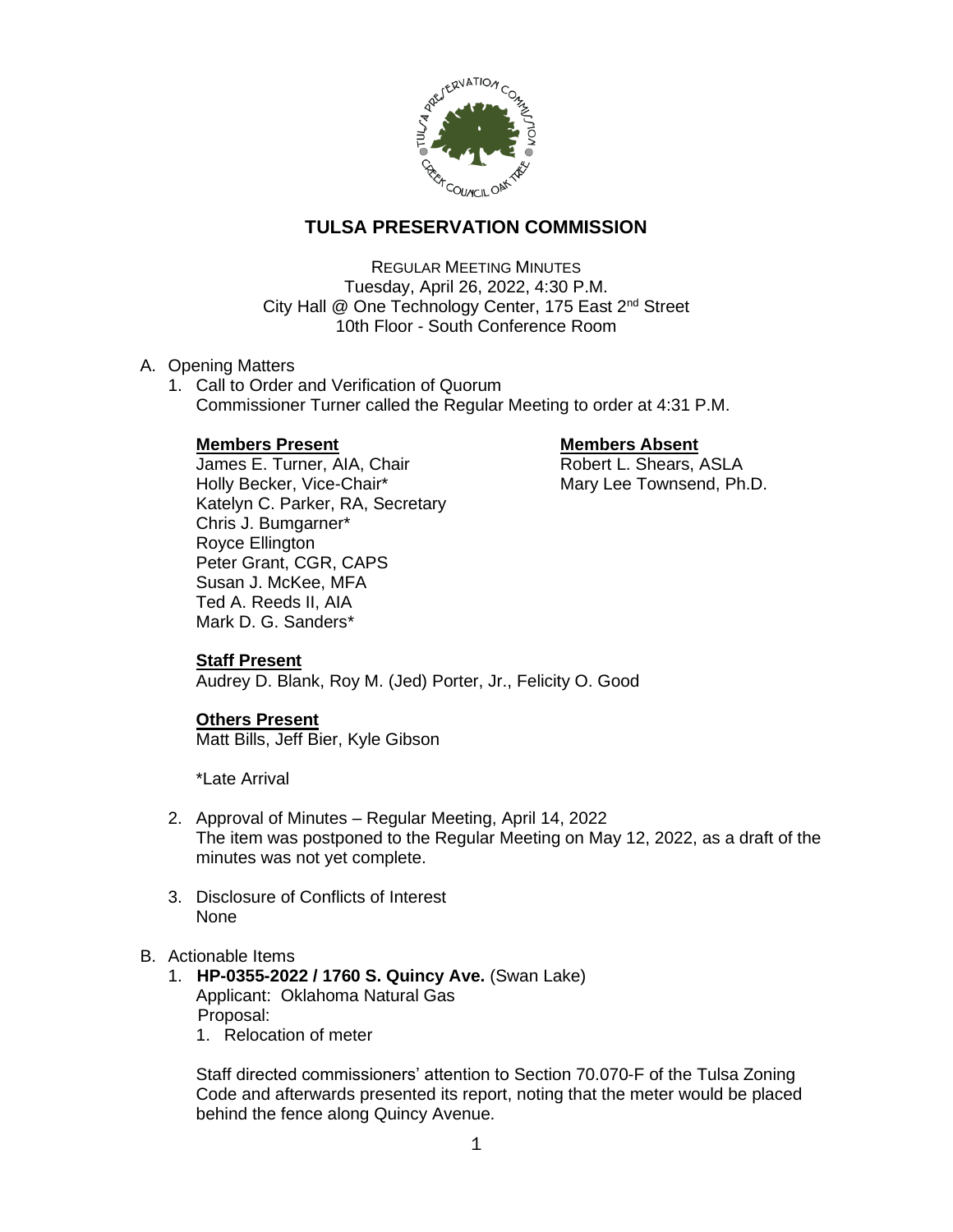As there was no discussion, Commissioner Grant made a motion to approve the application. The motion was seconded by Commissioner Reeds and approved unanimously.

Guidelines cited: A.1.1, A.1.2, A.1.3, A.1.4, A.7.5

#### **Vote:** 1760 S. Quincy Ave. **(Swan Lake)**

| In <u>Favor</u> |              | <b>Opposed</b> | Abstaining | <b>Not Present</b> |
|-----------------|--------------|----------------|------------|--------------------|
|                 | 1. Turner    |                |            | <b>Becker</b>      |
|                 | 2. Parker    |                |            | <b>Bumgarner</b>   |
|                 | 3. Ellington |                |            | <b>Shears</b>      |
|                 | 4. Grant     |                |            | Townsend           |
|                 | 5. McKee     |                |            |                    |
|                 | 6. Reeds     |                |            |                    |
|                 | 7. Sanders   |                |            |                    |

#### 2. **HP-0353-2022 / 1029 E. 21st St.** (North Maple Ridge)

*Historic Preservation Permit Subcommittee Review Date: April 7, 2022* Applicant: Kyle Gibson Proposals:

- 
- 1. Removal of window on west facade
- 2. Installation of windows on west facade

Staff presented its report, noting that one window would be removed and replaced with two smaller windows. Commissioner Turner inquired whether the two new windows would match the existing windows, and the applicant answered affirmatively. Commissioner McKee observed that the new windows would have six panes of glass in the top sash, and the applicant explained that the two proposed windows were slightly wider than the existing window to the right of the entry on the west facade. Commissioner Reeds expressed approval of the proposal and agreed that the additional column of panes would be necessary to ensure that the panes on all three windows have the same width. Upon inquiries from Commissioner Turner, the applicant stated that other windows would be retained but would be concealed from the interior of the residence and that the existing masonry would be matched.

As there was no further discussion, Commissioner Parker made a motion to approve the application. The motion was seconded by Commissioner Reeds and approved unanimously.

Guidelines cited: A.1.1, A.1.2, A.1.3, A.1.4, A.4.1, A.4.3, A.4.4, A.4.5, A.4.6

**Vote:** 1029 E. 21st St. **(North Maple Ridge)**

| In Favor |              | <b>Opposed</b> | <b>Abstaining</b> | <b>Not Present</b> |
|----------|--------------|----------------|-------------------|--------------------|
| 1.       | Turner       |                |                   | <b>Shears</b>      |
|          | 2. Becker    |                |                   | Townsend           |
|          | 3. Parker    |                |                   |                    |
|          | 4. Bumgarner |                |                   |                    |
|          | 5. Ellington |                |                   |                    |
|          | 6. Grant     |                |                   |                    |
|          | 7. McKee     |                |                   |                    |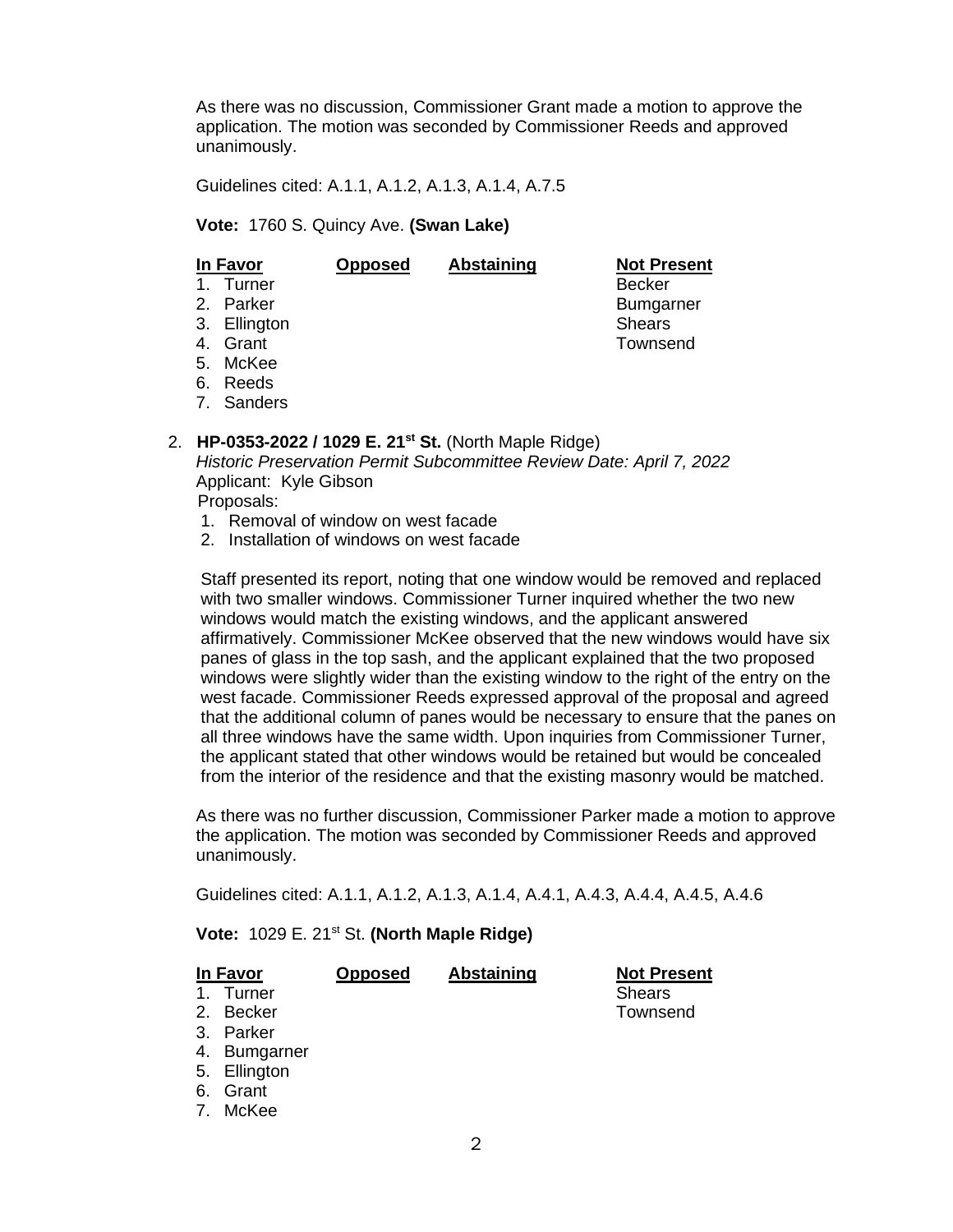- 8. Reeds
- 9. Sanders

## 3. **HP-0348-2022 / 2335 E. 17th Pl.** (Yorktown)

*Historic Preservation Permit Subcommittee Review Dates: March 3, 2022, March 15, 2022, April 7, 2022* Applicant: Creative Home Designs Proposal: 1. Construction of residence

Staff presented its report, describing the revisions to the proposal after each review by the Historic Preservation Permit Subcommittee. Commissioner Becker reported that the applicant responded to all requests made by the Historic Preservation Permit Subcommittee, which found the proposal for the residence to be a nice addition to Barnard Trace. Commissioner Sanders applauded the applicant's efforts to develop the proposal and commented on its improvement from the original version reviewed by the subcommittee. Upon an inquiry from Commissioner Parker, Jeff Bier of Creative Home Designs stated that the windows would have simulated divided lites.

As there was no further discussion, Commissioner Parker made a motion to approve the application with the condition that the windows have simulated divided lites with exterior muntins. The motion was seconded by Commissioner Sanders and approved unanimously.

Guidelines cited: C.1.1, C.1.2, C.1.3, C.1.4, C.1.5, C.1.6, C.2.1, C.2.2, C.2.3, C.2.4, C.2.5, C.2.6, C.3.1, C.4.1, C.4.2, C.4.3, C.4.4, C.5.1, C.5.2, C.5.3, C.5.4

#### **Vote:** 2335 E. 17th Pl. **(Yorktown)**

| In Favor      |              | <b>Opposed</b> | Abstaining | <b>Not Present</b> |
|---------------|--------------|----------------|------------|--------------------|
| $\mathbf 1$ . | Turner       |                |            | <b>Shears</b>      |
| 2.            | Becker       |                |            | Townsend           |
| 3.            | Parker       |                |            |                    |
| 4.            | Bumgarner    |                |            |                    |
|               | 5. Ellington |                |            |                    |
| 6.            | Grant        |                |            |                    |
| 7.            | McKee        |                |            |                    |
| 8.            | Reeds        |                |            |                    |
| 9.            | Sanders      |                |            |                    |
|               |              |                |            |                    |

### 4. **HP-0352-2022 / 2330 E. 17th St.** (Yorktown)

*Historic Preservation Permit Subcommittee Review Dates: April 7, 2022* Applicant: Creative Home Designs Proposal:

1. Construction of residence

Staff presented its report, noting that the Historic Preservation Permit Subcommittee recommended approval of the application with several conditions and requests for additional information, which were provided by the applicant. Jeff Bier of Creative Home Designs added that the residence would be clad in unpainted masonry. Commissioner Becker reported that the Historic Preservation Permit Subcommittee felt the proposed residence was an appropriate style and scale and would provide a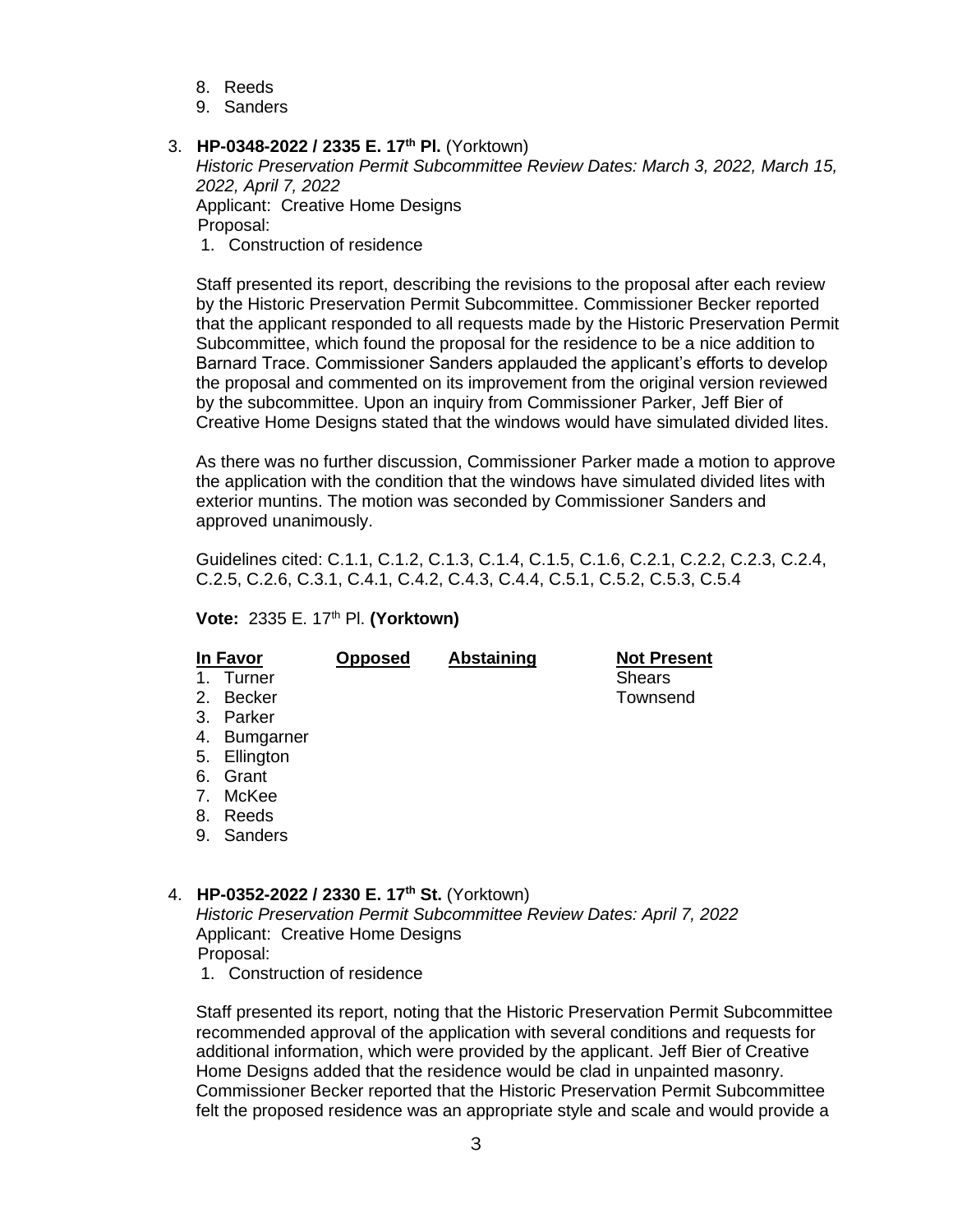smooth transition into Barnard Trace from Lewis Avenue. Upon an inquiry from Commissioner Reeds, Mr. Bier explained that the residence would be shorter than the residence to the west and would not appear taller than the residence to the east because the second story would be set back toward the rear of the residence. Commissioner Sanders observed the use of several materials to clad the residence but noted that a mix of materials would not be unusual for the Tudor Revival style. Mr. Bier replied that the vertical siding would be barely visible and would be painted to blend in with the other materials. Commissioner Parker suggested decreasing the width of the window to the left of the front entry to better match the proportions of the windows to the right of the front entry. Commissioner McKee observed that the window to the left of the front entry appeared to be placed higher than those to the right of the front entry, and Mr. Bier stated the difference in height was intentional. Commissioner Parker predicted that the difference would not be apparent in person, and Mr. Bier added that the top of the window to the left of the entry would align with the bottom of the gable to the right of the front entry.

As there was no further discussion, Commissioner Parker made a motion to approve the application with the conditions that the windows have simulated divided lites with exterior muntins and that the window to the left of the front entry be reduced in width so that the width of each pane match that of the windows on the right side of the entry. The motion was seconded by Commissioner Sanders and approved unanimously.

Guidelines cited: C.1.1, C.1.2, C.1.3, C.1.4, C.1.5, C.1.6, C.2.1, C.2.2, C.2.3, C.2.4, C.2.5, C.2.6, C.3.1, C.4.1, C.4.2, C.4.3, C.4.4, C.5.1, C.5.2, C.5.3, C.5.4

**Vote:** 2335 E. 17th Pl. **(Yorktown)**

| In Favor       |              | <b>Opposed</b> | <b>Abstaining</b> | <b>Not Present</b> |
|----------------|--------------|----------------|-------------------|--------------------|
| $\mathbf{1}$ . | Turner       |                |                   | <b>Shears</b>      |
| 2.             | Becker       |                |                   | Townsend           |
| 3.             | Parker       |                |                   |                    |
| 4.             | Bumgarner    |                |                   |                    |
|                | 5. Ellington |                |                   |                    |
| 6.             | Grant        |                |                   |                    |
| 7 <sub>1</sub> | McKee        |                |                   |                    |
| 8.             | Reeds        |                |                   |                    |
| 9.             | Sanders      |                |                   |                    |
|                |              |                |                   |                    |

- C. Reports
	- 1. Chair Report
		- None
	- 2. Staff Report

Staff reported on Work in progress at 1517 South Owasso Avenue. The project involved repair and replacement in kind of several elements, and the owner purchased custom-built wood windows from a craftsman. Staff reported on a presentation offered to the Greater Tulsa Association of Realtors Urban Affairs Committee in early April. Commissioner Ellington expanded on the disclosure statement for properties located in Historic Preservation Overlay Districts, which was discussed during the presentation. Staff reported that the City Council had initiated the process to establish an Historic Preservation Map Amendment for the Tracy Park